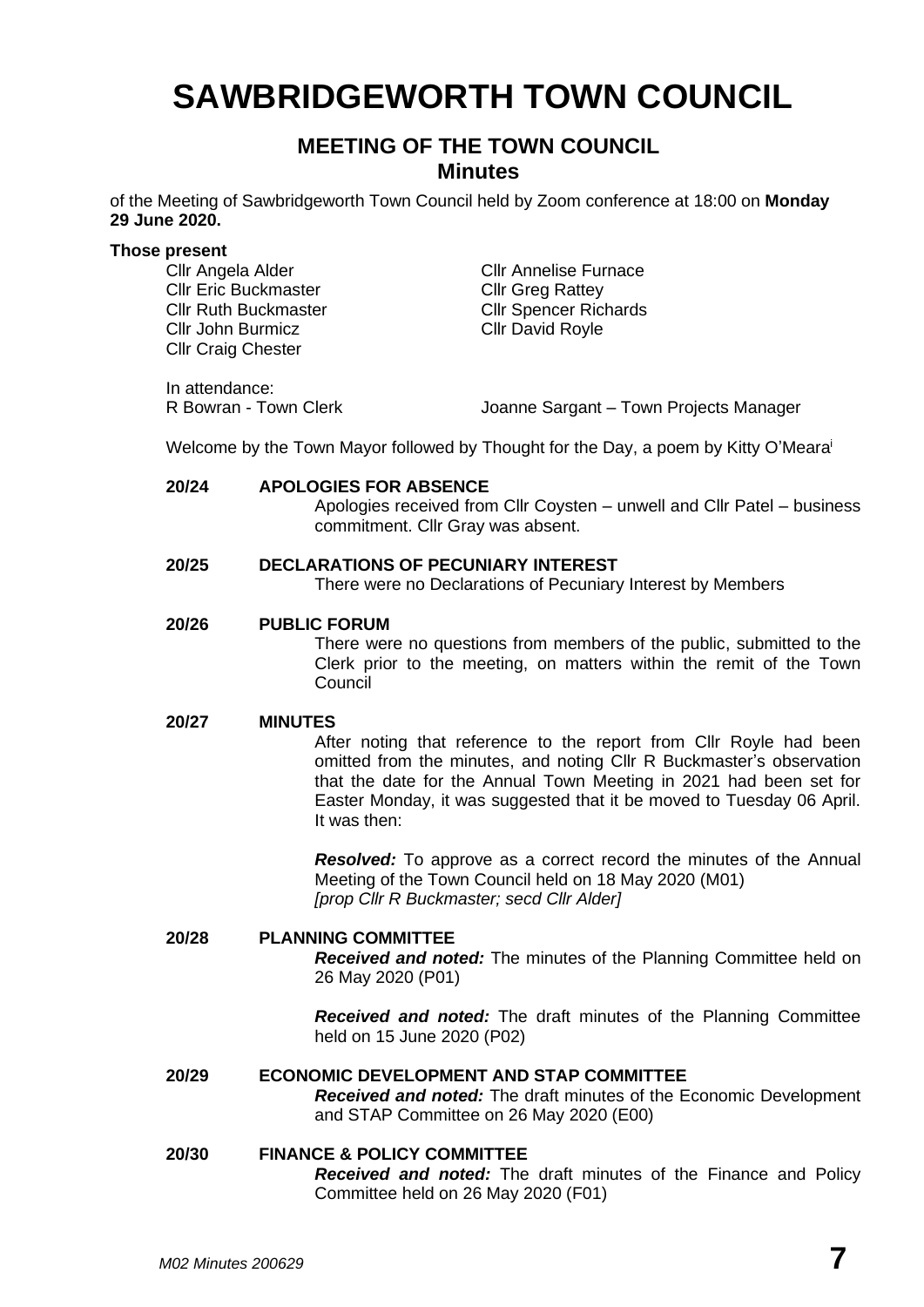## **20/31 AMENITIES COMMITTEE**

*Received and noted:* The draft minutes of the Amenities Committee held on 15 June 2020 (A01)

# **20/32 MAYOR'S CORRESPONDENCE/COMMUNICATIONS**

*Received and noted:* The Mayor's report. In addition, she noted:

- Head at Leventhorpe keen to engage with Travel Challenge
- Making contact with the Brownies in Bry
- Made a video of town with Ben Wood of EHDC
- Written to Mary Portas, no reply as yet
- Sustainable Sawbo lanced
- Received a letter of congratulations from CAB
- Been lobbied by Whoosh! about the renewal of an access licence from EHDC

#### **20/33 REPRESENTATIVES REPORTS**

To receive representatives reports from:

- o County Councillor E Buckmaster, forwarded earlier, in addition:
	- o Replacement railings installed at New Mexico restaurant
	- o Progress on installing double yellow lines in Three Mile Pond
	- o Engagement date set for Sheering Mill Lane proposals
	- o Central Sawbridgeworth 20mph zone, 750 consultation letters have to be sent out.
	- o Awaiting progress on the new town signs
	- o Awaiting public engagement on Bullfields No Waiting scheme
	- o Held a Traffic Management meeting with Herts Highways, also attended by Cllr Royle and the Clerk, ARUP proposals form 2019 to be worked up to a proposal.
	- o Q. Asked about a recent visit by our MP.
		- *A. This was not a political but a personal invitation*
	- o Q. Asked about parking restrictions in Bullfields.
		- *A. Restrictions near funeral directors to give access, grass-crete to replace grass verges near Reedings school.*
	- Q. Asked why timings had been delayed.
		- *A. this has been inevitable as Highways managers must be involved in all progress.*
- o District Councillor Alder
	- o There had been no meetings and so had nothing to report.
- o District Councillor R Buckmaster, forwarded earlier, in addition:
	- o Reported litter in The Orchard to EHDC
		- o Q. Asked about the District Plan update.
			- *A. Dates had not been published yet.*
		- o Q. Asked about increases in car park charges.
			- *A. This is under discussion and there is no news yet.*
- o District Councillor Burmicz
	- o There had been no meetings and so had nothing to report.
- o Hertfordshire Police
	- o PC Marshall is holding a PubWatch briefing on 01 July
	- o Priority setting meeting is being held on PWL on 07 July.
- o Other Representatives
	- o Cllr Royle Footpaths; Schools; Town Twinning; and VJ Day
	- o Cllr R Buckmaster *–* RHSO; resumed maintenance days on 05 July. SYPRC, hand sanitise installed. Playground re-opening, committee meeting next week.